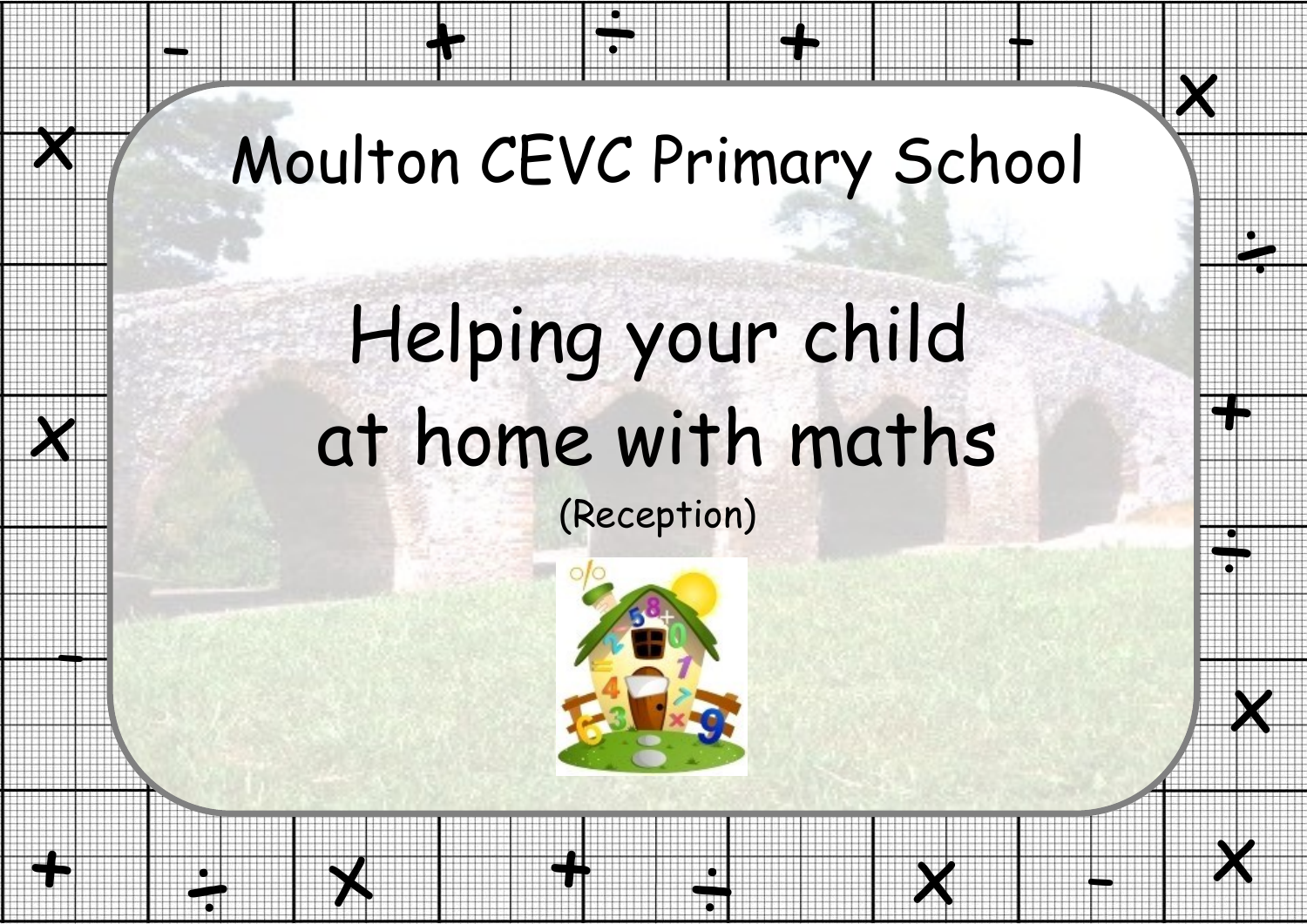

#### Page 2 Introduction Meet Pascal the Penguin!

- Sharpen your mental skills. Your child's class teacher has a copy of these on a handy little key ring. They are designed to be used informally at the end of the day, whilst the children are lining up, in a spare minute etc and we suggest that you use them in the same way. Each box contains a mental strategy that has been taught and rehearsed regularly with your child. The cards with the green text are particularly tricky, and may contain strategies from the next year group's teaching. They are there as a guide so feel free to take a step back or to extend them as necessary. Your child might excel with some but find others hard—that's perfectly normal! Page 3,4
- Page 5,6 At home and out and about. Mathematics is everywhere! Have a go at these activities to encourage your child to talk about their mathematics and their methods of calculation.
- Page 7, 8, 9, Online... Some suggestions of websites that contain maths games for your budding mathematicians to have a go at. There are also some explanations to activities that appear on the school website.
- Page 10 September... An overview of the maths that your child will be learning in their new class at the start of September. This is unique to each year group. 1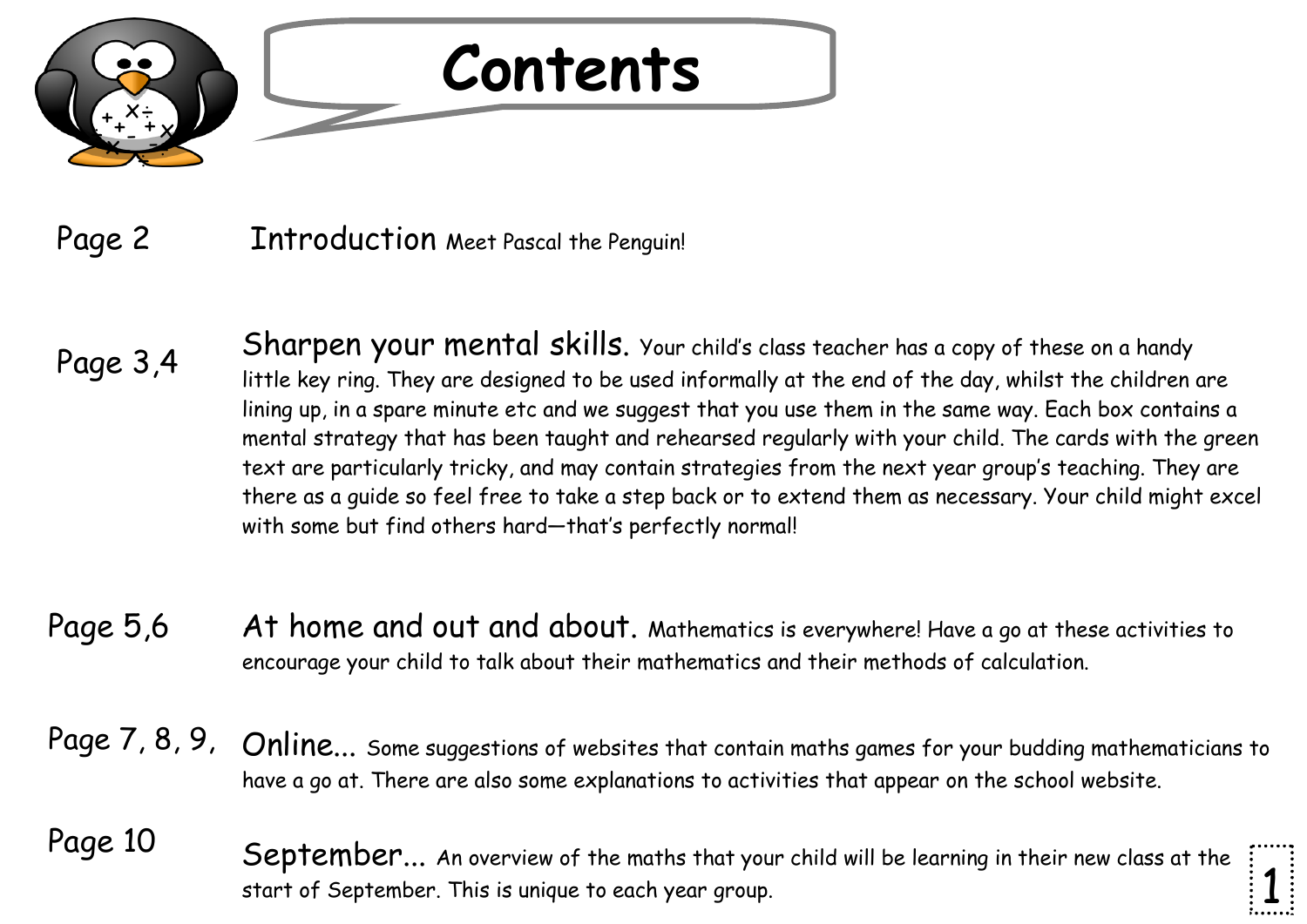Hello! Allow me to introduce myself… I'm Pascal the Penguin! I love mathematics and it would be great if you do too.

Welcome to your mathematical home help ideas! If you find yourself with a few spare minutes at home, have a go at some of these activities. As always, I have placed a strong emphasis on mental strategies and mathematical talk because confident and able mathematicians need to have these in abundance!

Don't forget, your class teacher and Mrs Shipp would love to hear about the things that you do at home so don't forget to go and tell them or better still, write it in your reading record too.

+

÷

+ +

x

-

 $x \rightarrow$ 

÷

-

÷

x

-

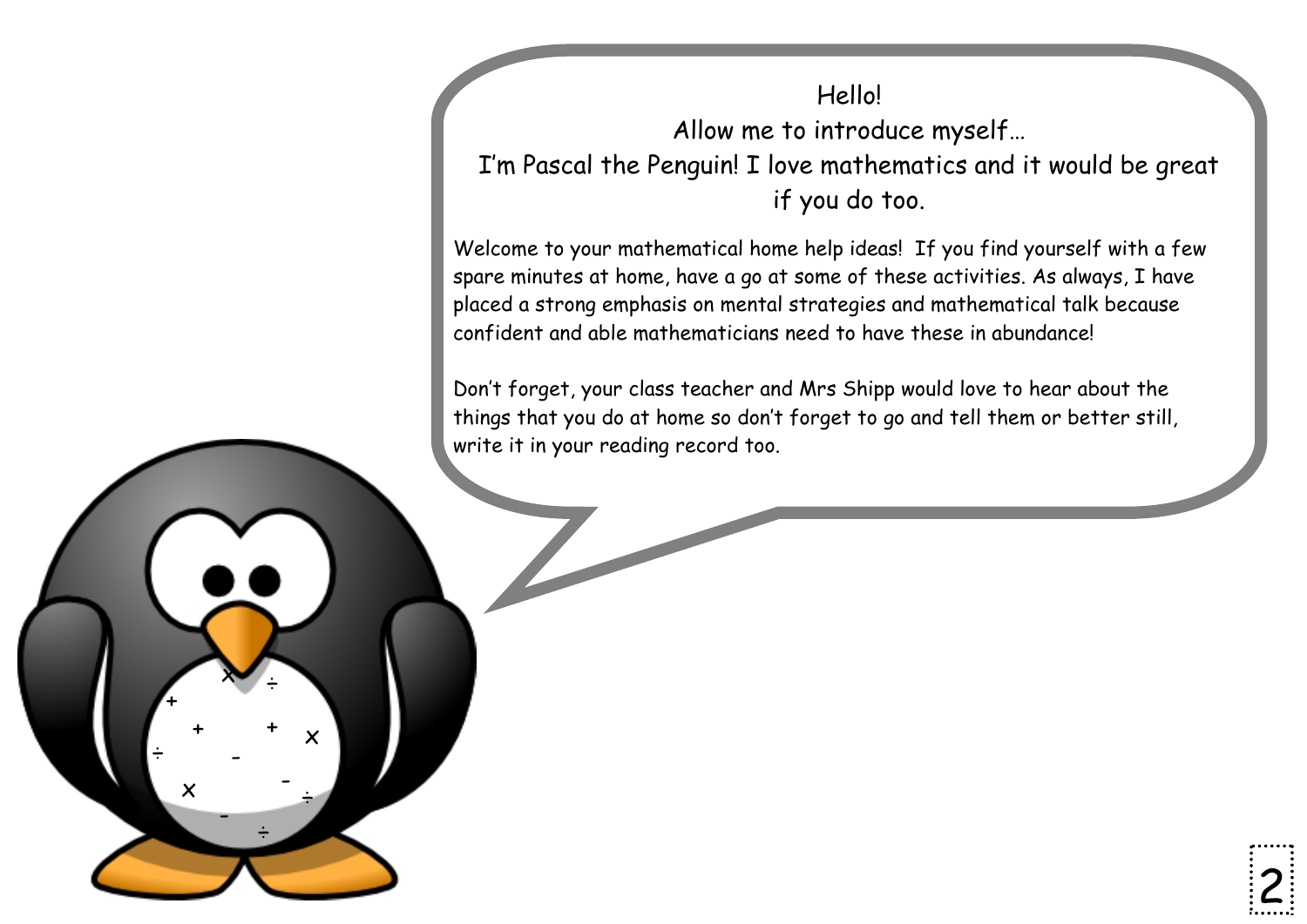

#### Sharpen Your Mental Skills

Say a number and ask your child to tell you the number that is one more.

Say a number and ask your child to tell you the number that is one less.

Hold up an amount of fingers and ask your child to hold up the same amount of fingers.

Hold up an amount of fingers and ask your child to hold up fewer/less fingers.

Hold up an amount of fingers and ask your child to hold up more fingers.

Put some family members in a line and ask your child to chant the ordinal numbers. E.G First, second, third, fourth etc… (Try going backwards if possible)

Give your child some lovely touchy feely objects. Say an amount and ask your child, in pairs to count out the Objects and to say the numbers whilst doing so.

Roll one or two dice and ask children to count out the Number of dots

Roll two dice and ask children to work out which has the fewest/ least/smallest amount of dots OR Largest, greatest, biggest amount

Give your child a starting number and ask them to count forwards in ones. Try to count backwards too!

Say a number and ask your child to hold it in their head. Ask them to count on an amount. E. G Hold the number 5 in your head and then count on 3.

Say a simple number sequence, E. G 7, 6, 5 , 4... Ask your child what comes next? Ask how they know? Increase complexity of sequences over time.

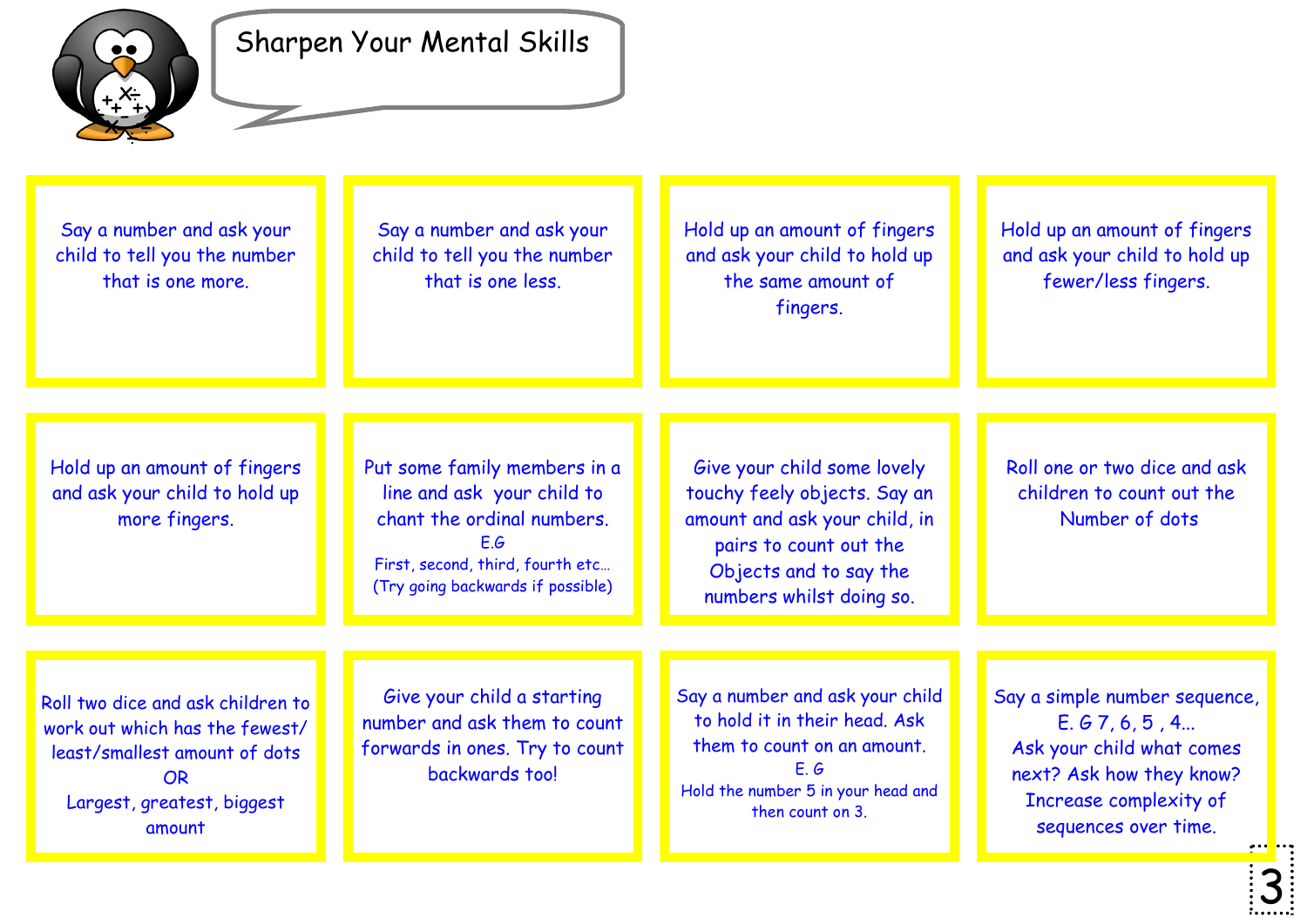| Chant the days of the week<br>with your child.                                                                                                                                  | Drop 1 pence into something<br>mental and ask your child to<br>count out loud a running<br>total. Encourage them to use<br>the word 'pence' each time.                      | Ask a family member to crouch<br>to a height of their choosing.<br>Ask the other children to<br>make themselves taller than<br>the child/hold their hand high-<br>er than the child. | "What's the largest number<br>that you know?"<br>(Your child might say 1 million!)<br>You say "one million and one"<br>Encourage them to count on!                          |
|---------------------------------------------------------------------------------------------------------------------------------------------------------------------------------|-----------------------------------------------------------------------------------------------------------------------------------------------------------------------------|--------------------------------------------------------------------------------------------------------------------------------------------------------------------------------------|-----------------------------------------------------------------------------------------------------------------------------------------------------------------------------|
| Say a time out loud<br>$E. G$ "8 O' Clock in the<br>morning". Ask your child to<br>chant and add an hour each<br>time.<br>Try starting at half past the<br>hour if appropriate. | Sit family members or friends in<br>a circle.<br>Label somebody as 1 and<br>explain that you will count round<br>and ask your child questions such<br>as "Who will say 7?"  | Draw a number line.<br>"Imagine that I am standing on<br>the number 3. If I take 2<br>steps forwards, what number<br>will I be standing on?"<br>You could try going backwards too!   | Say a number between 1 and 5<br>inclusive and ask your child to<br>double it.                                                                                               |
| Say a number and ask your<br>child to tell you how many<br>more to make 10.<br>E. G If you said "7", your child<br>would need to answer "3"                                     | Say a number and ask your<br>child to count forward in ones.<br>Stop them when they have<br>done a few and then ask them<br>to count back to the number<br>they started on. | Ask your child to tell you as<br>many pairs of numbers with a<br>total of 5 as they can.<br>$E. G 4+1, 3+2$<br>Extend to other numbers when<br>fully secure with pairs to 5).        | Say a number and ask your<br>child to count forward in twos.<br>Stop them when they have<br>done a few and then ask them<br>to count back to the number<br>they started on. |

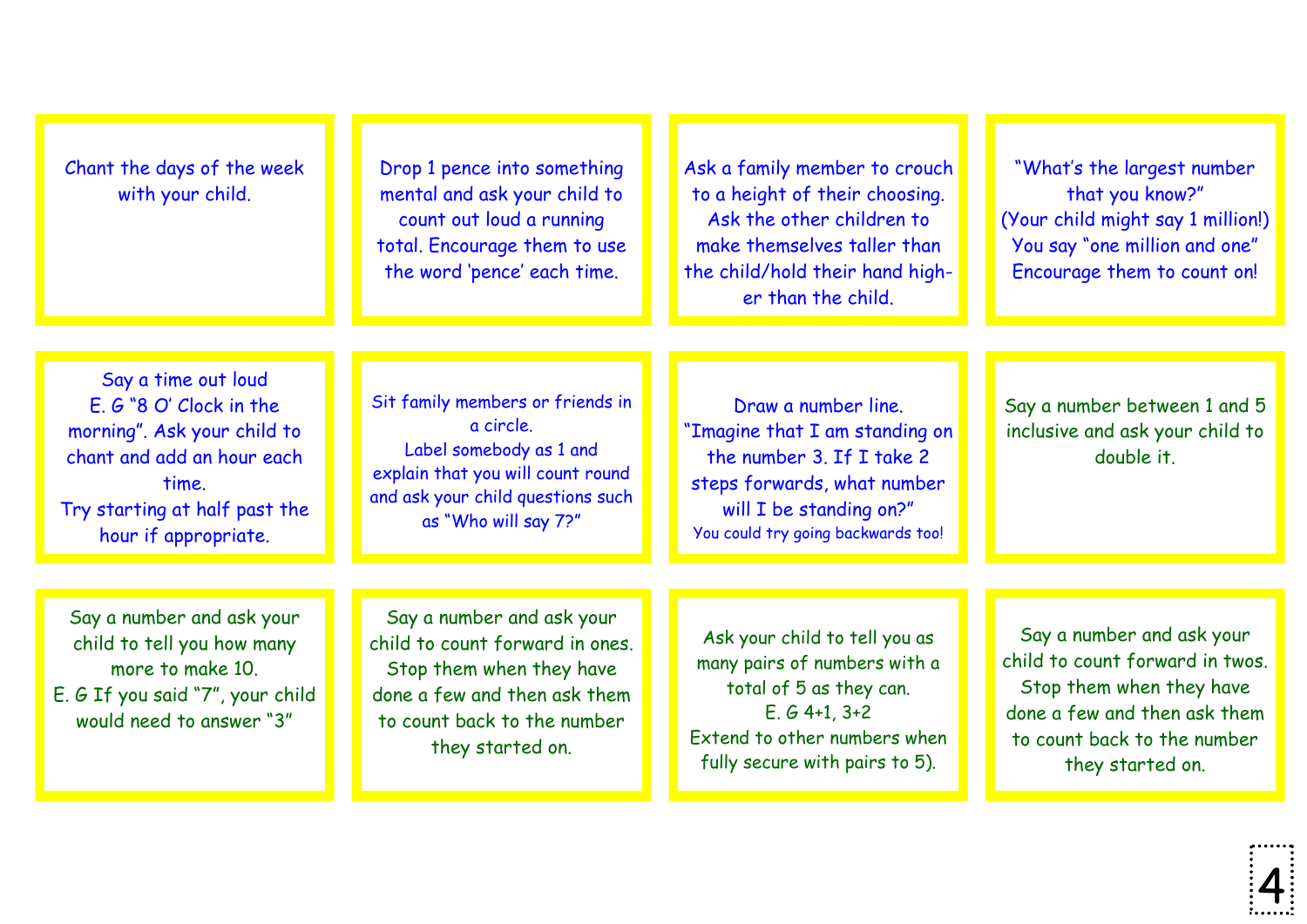Say a number and ask your child to count forward in twos. Stop them when they have done a few and then ask them to count back to the number they started on.

Say a 2 numbers and ask your child to find the difference "If I start at 3, how many do I need to add to make 5?"

Give your child 3 numbers and ask them to put them in order Lowest to highest or highest to lowest. As they become confident,

make the numbers trickier.

Say a 2 digit number and ask your child to say the number that is one less **or** one more.

Give your child 2 numbers less than 5 as a subtraction calculation. E.g "What is 5 subtract 3?" "What is 4 subtract 1?"

Say a day of the week and ask your child to tell you what day comes next.

Say a day of the week and ask your child to tell you what day comes before.

Play "Eye Spy" but use 2D shapes. (Circle, Square, triangle, Rectangle, star) E. G "I spy with my little eye, a rectangle shape"

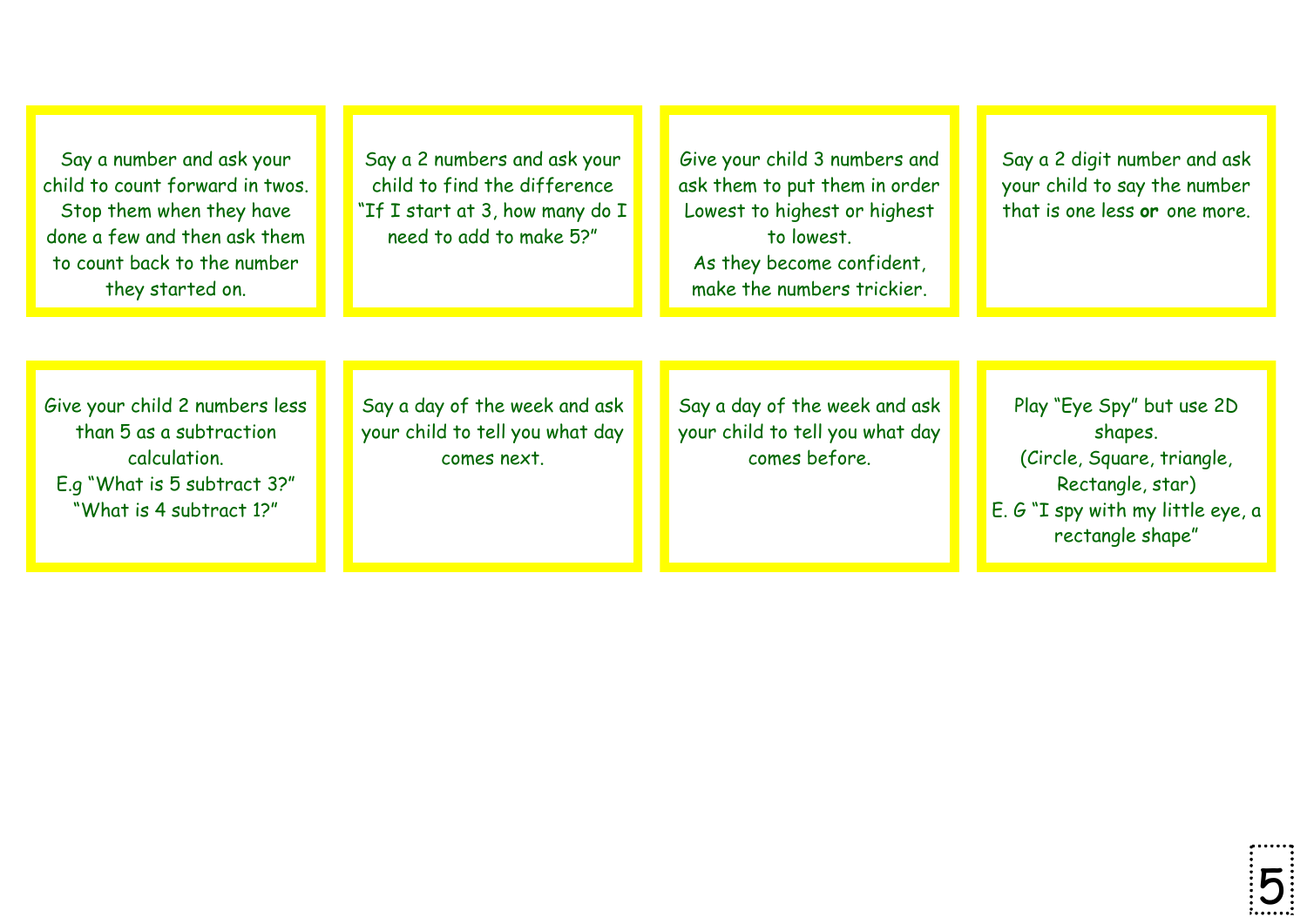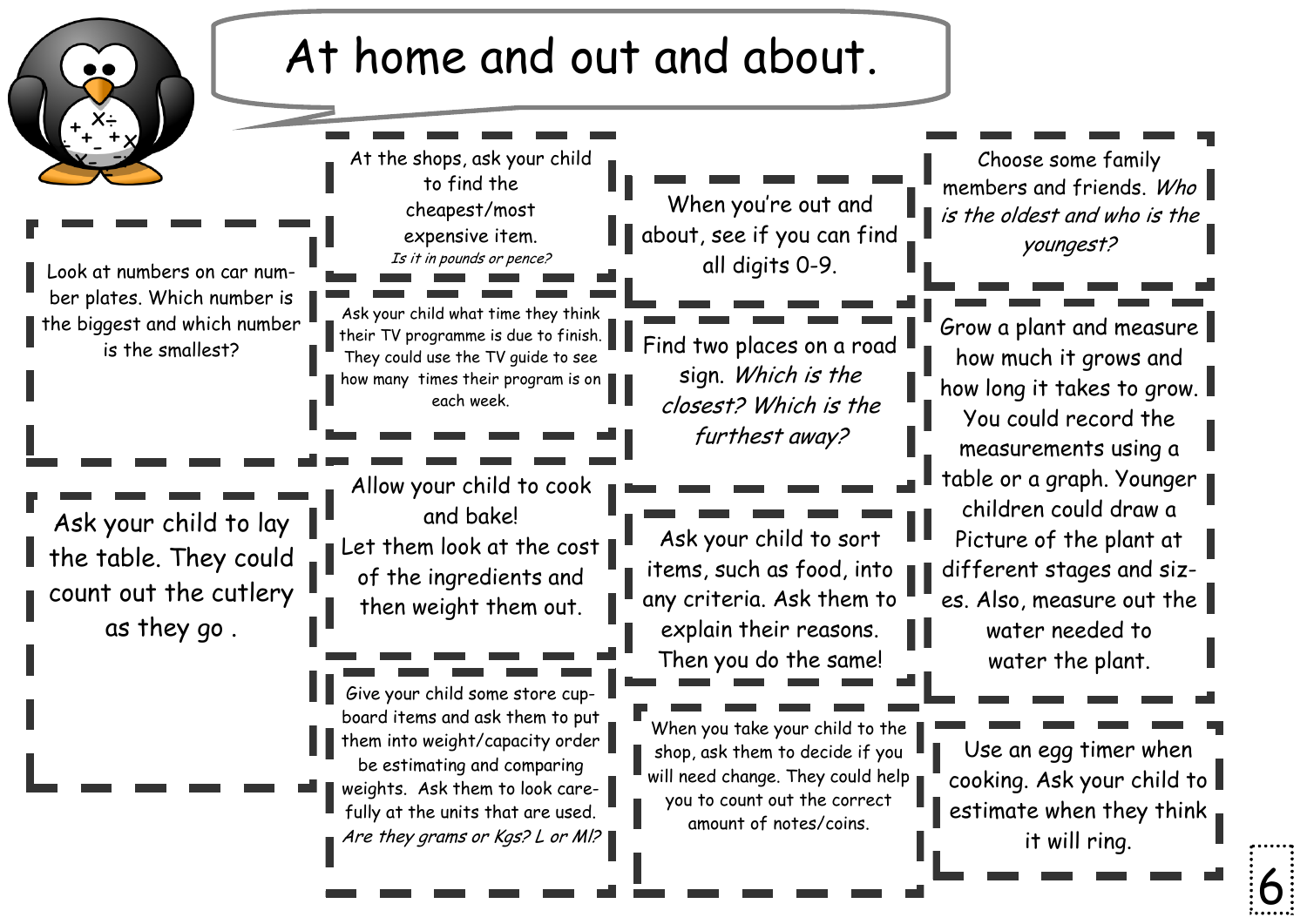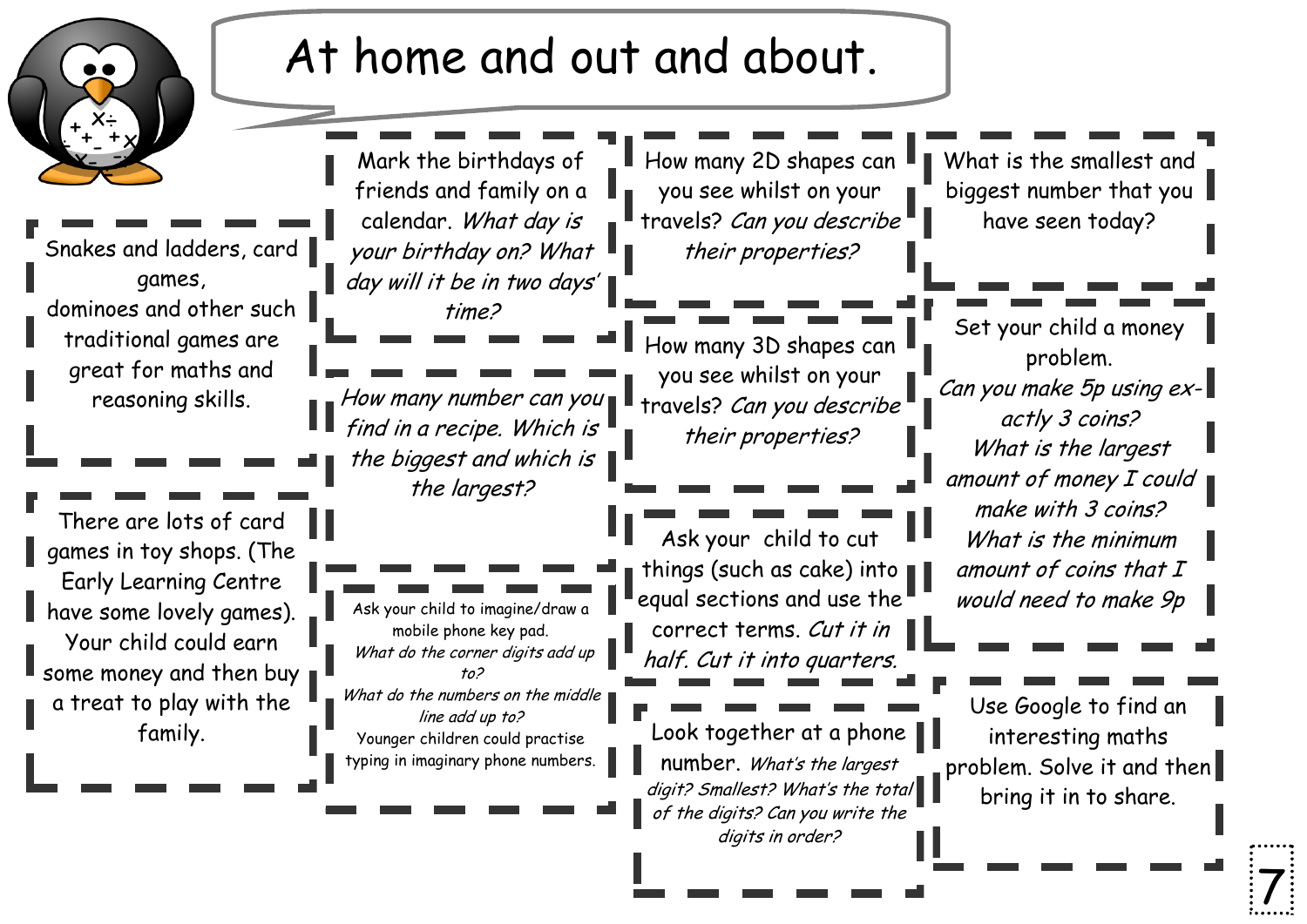

## Online Fun!

### **Maths Activities websites**

http://www.maths-games.org/counting-games.html http://www.ictgames.com/payForIt/index.html http://resources.woodlands-junior.kent.sch.uk/maths/ http://www.mathplayground.com/games.html http://www.counton.org/games/ http://www.topmarks.co.uk/ http://www.kenttrustweb.org.uk/kentict/content/games/(particularly good for KS1 and reception) http://www.primarygames.co.uk/ http://www.bbc.co.uk/bitesize/ks1/maths/ http://www.bbc.co.uk/bitesize/ks2/maths/ http://www.primaryinteractive.co.uk/maths.htm http://www.oxfordowl.co.uk/maths/treasure/games/

http://www.kmprimary.leics.sch.uk/MainFolder/Images/MathsInfo/Maths%20vocabulary%20book.pdf (This booklet shows the vocabulary that children will learn in each year group.) 8

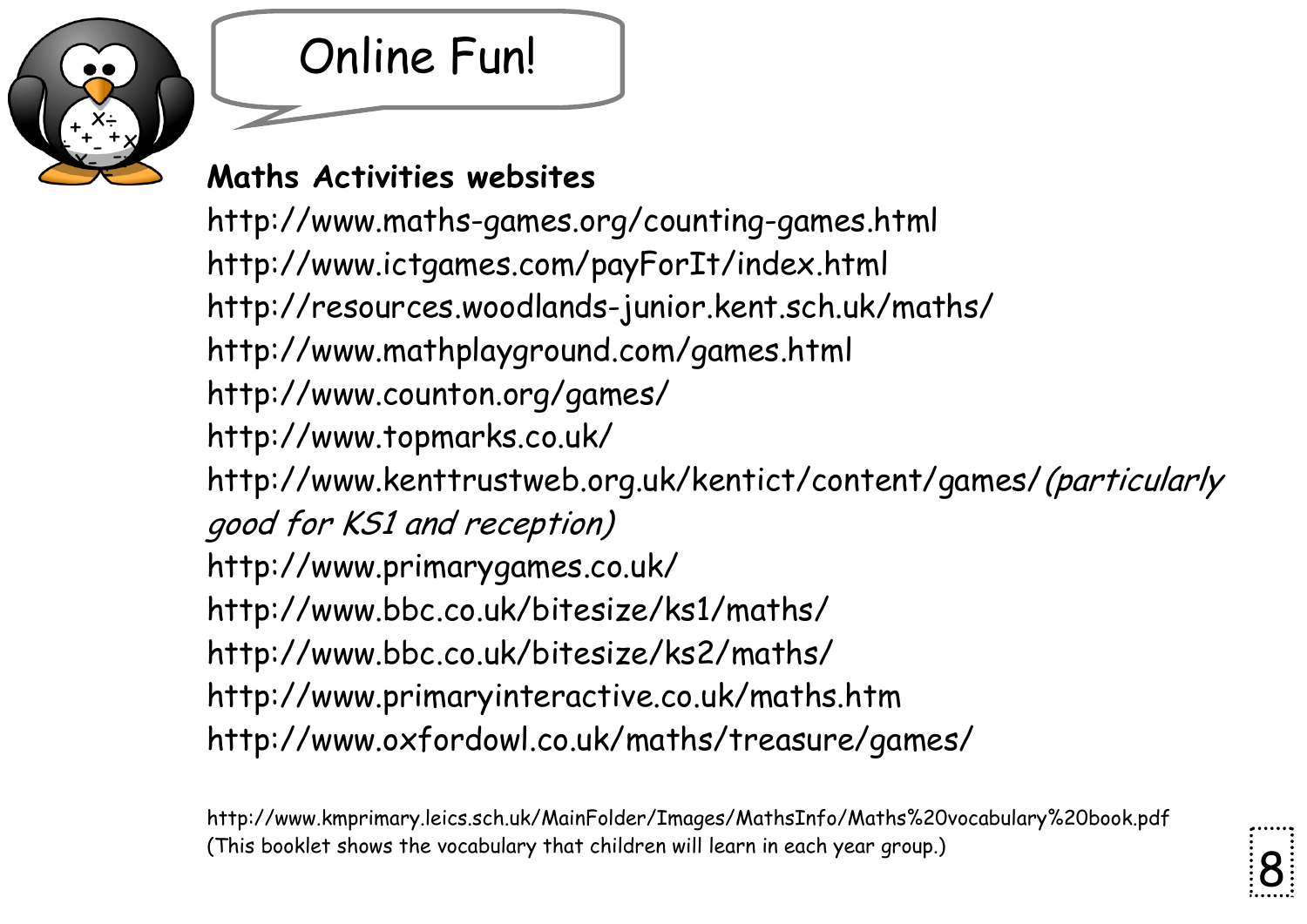

+  $+ +$ - - x

÷

 $\bar{\mathsf{x}}$ 

÷

 $x - y$ 

Online Fun! I have added some activities to the website under each class<br>section. Feel free to print them. Most of them only require a dice to play. I have put a suggested age range on each game but below, I have suggested how you could make each game easier or trickier.

| Game                                                                                                                                                                                 | Make it easier by                                                                                                                                  | Make it harder by                                                                                                                                                                                                                                                                                                                                               |  |
|--------------------------------------------------------------------------------------------------------------------------------------------------------------------------------------|----------------------------------------------------------------------------------------------------------------------------------------------------|-----------------------------------------------------------------------------------------------------------------------------------------------------------------------------------------------------------------------------------------------------------------------------------------------------------------------------------------------------------------|--|
| Wipeout: This game is great for speeding up addition skills,<br>practicing adding when crossing over tens boundaries and allowing<br>children to choose the most efficient strategy. | Lower the winning total.<br>Pair up younger children<br>with an older sibling or an<br>adult.<br>Encourage jottings to aid<br>mental calculations. | Make the total a lower num-<br>ber but then make the dice<br>rolls decimals. E. G The<br>winning total could be 5. If<br>I throw a 3, it becomes 0.3<br>etc Add the decimals to<br>eventually get to 5.<br>Make the total larger but<br>make the dice rolls multiples<br>of 10. E. G. the wining total<br>could be 500. If I roll a 6, it<br>could be worth 60. |  |
| Count on: This game helps children to learn their addition<br>pairs to 10 and to calculate the difference between two numbers.                                                       | You could lower the winning<br>total.                                                                                                              | You could raise the winning<br>total.                                                                                                                                                                                                                                                                                                                           |  |
| The hundred square: Lots of ideas to help your<br>child with calculation.                                                                                                            | Ideas are on the sheet.                                                                                                                            |                                                                                                                                                                                                                                                                                                                                                                 |  |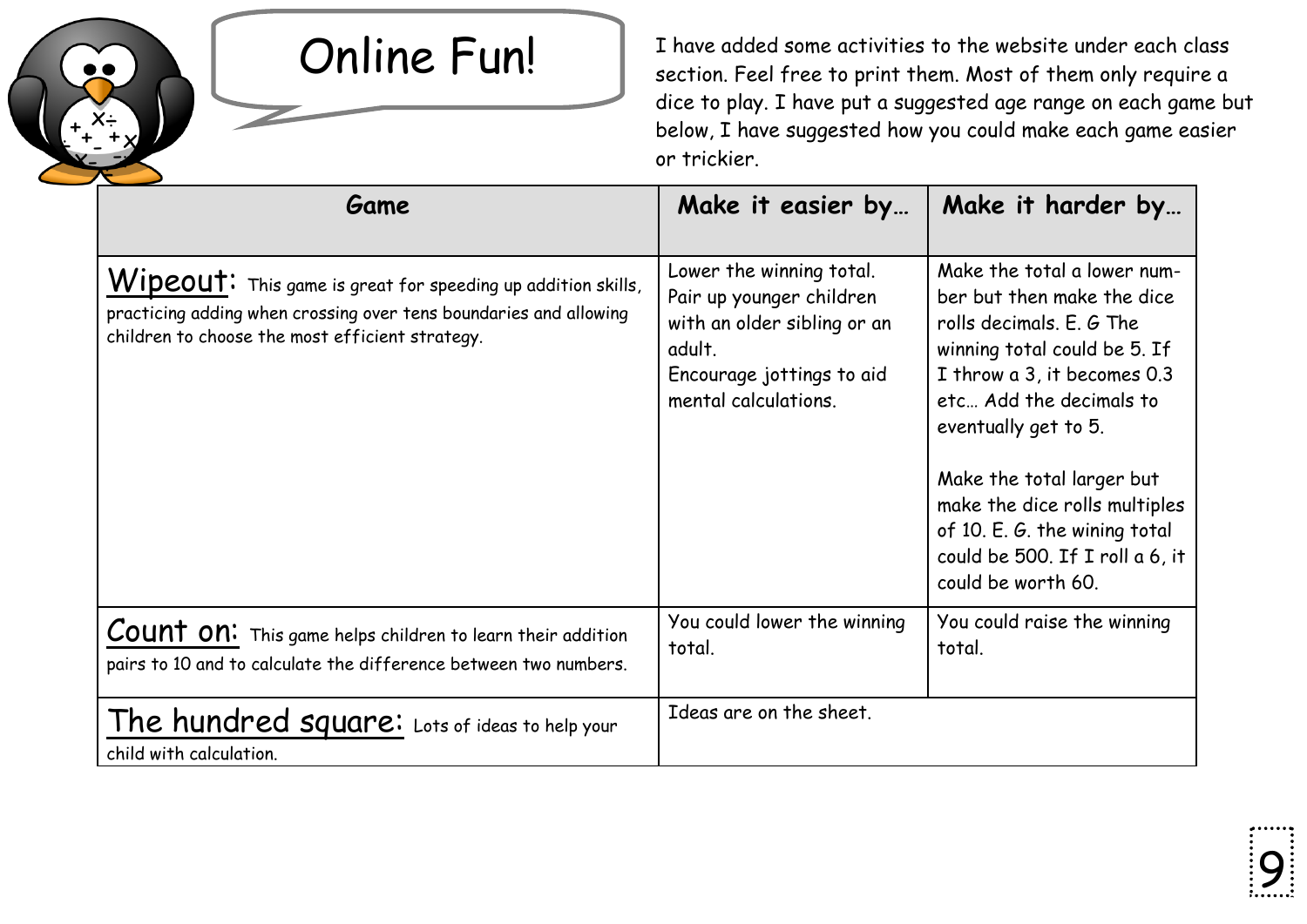

Digit dilemmas! | I have added some digit cards to the website for you to print off. Below are some activities that you could try with the digit cards.

Lay the digit cards face down. Whoever chooses the highest number wins. You could each choose two digits and see who could make the highest number. Older children could see who could make the highest decimal number.

Choose two or three cards. How many different numbers could you make using just those digits? Predict how many before you try.

Choose two or three cards. Give your child clues about the number you have made. My number is prime My number is larger than 30 etc Make is as easy or as hard as you want.

Print off several copies and place them face down. Play a pairs game and look for bonds to 10.

Older children, choose two or three cards and find their product. (Multiply them together). Can you find two other numbers that you could multiply together and get the same answer? Why? Why not?

Choose two cards (or two pairs of two cards) and work out the difference between the numbers. (Subtract the smaller from the larger)

For younger children, make a sequence of numbers but miss one out. Which is missing? How do you know?  $E.61, 2, 3, 4 \_6, 7$ 23, 24,25 \_\_ 27, 28

Say a number to your child and ask them to make the number with the cards as quickly as you can. You could make the number as high or as low as you want or extend to decimal numbers.

Use some of the digits to make the start of a sequence. E. G 2, 4… What might come next? Why 6? Why 8? Are there any other Possibilities? Can you explain the rule?

10